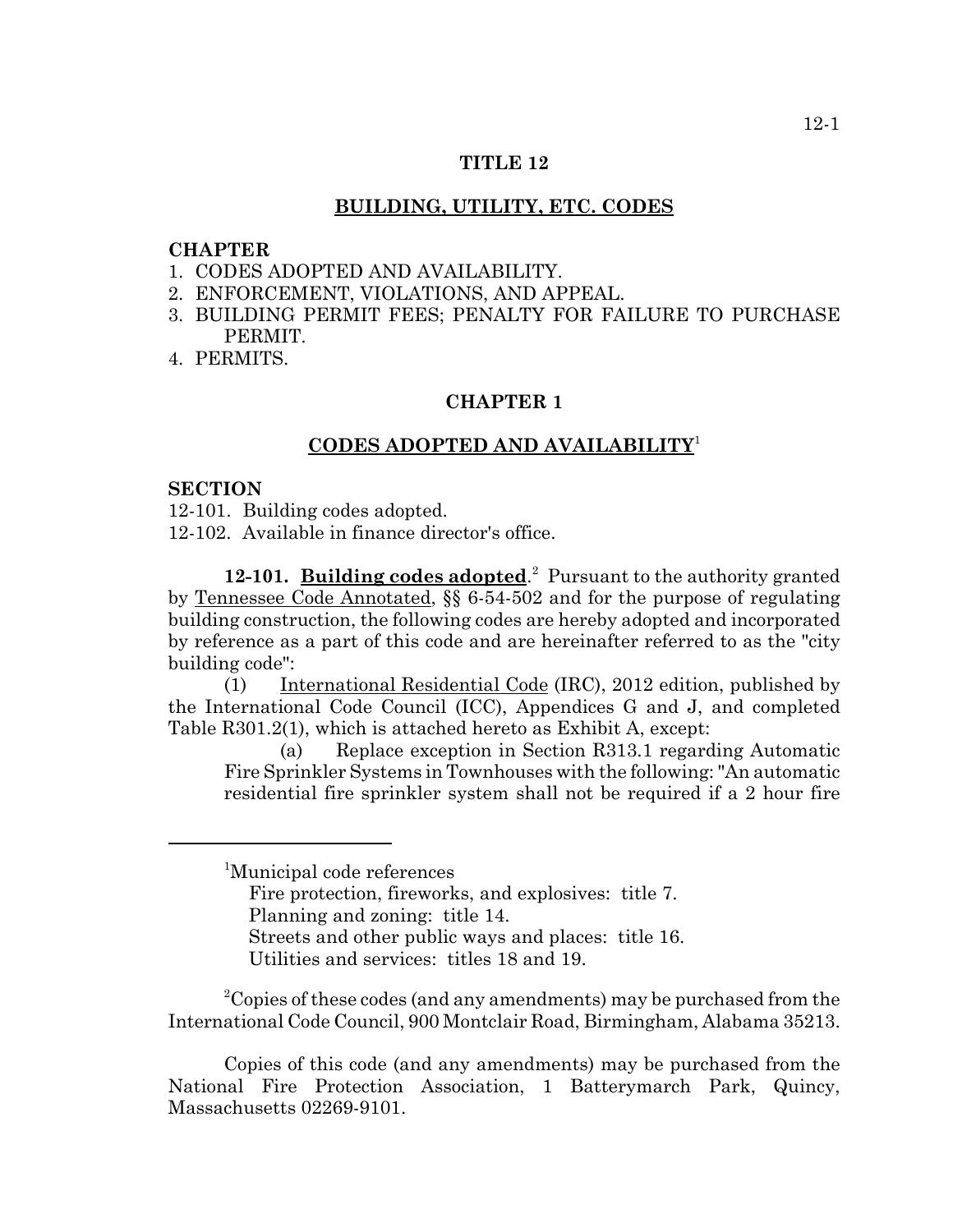resistance rated wall exists between units, if such walls do not contain plumbing and/or mechanical equipment, ducts, or vents in the common wall."

(b) Section R313.2 Automatic Fire Sprinkler Systems in Oneand Two-Family Dwellings.

(c) Chapter 11 - Energy Efficiency.

(2) International Building Code (IBC), 2012 edition, published by the International Code Council (ICC), except for:

(a) Chapter 11 Accessibility; and,

(b) Chapter 34, Section 3411 Accessibility For Existing Buildings.

(3) International Fuel Gas Code (IFGC), 2012 edition, published by the International Code Council (ICC).

(4) International Mechanical Code (IMC), 2012 edition, published by the International Code Council (ICC).

(5) International Plumbing Code (IPC), 2012 edition, published by the International Code Council (ICC).

(6) International Property Maintenance Code (IPMC), 2012 edition, published by the International Code Council (ICC).

(7) International Fire Code (IFC), 2012 edition, published by the International Code Council (ICC), and Appendices B and C.

(8) International Energy Conservation Code (IECC), 2009 edition, published by the International Code Council (ICC), except Section 403.2.2 - Duct Sealings. The provisions of the International Energy Conservation Code, 2006 edition, shall apply to the following occupancy classifications as defined by the International Building Code (IBC), 2012 edition:

(a) Moderate-hazard factory industrial, Group F-1.

- (b) Low-hazard factory industrial, Group F-2.
- (c) Moderate-hazard storage, Group S-1.
- (d) Low-hazard storage, Group S-2.

(9) International Existing Building Code (IEBC), 2012 edition, published by the International Code Council (ICC).

(10) NFPA 101 Life Safety Code, 2012 edition, published by the National Fire Protection Association (NFPA), for state buildings, educational occupancies and any other occupancy requiring an inspection by the state fire marshal for initial licensure. (1972 Code, § 4-101, as amended by Ord. #820, May 1998, and Ord. #922, April 2001, replaced by Ord. #1121, Nov. 2005, and amended by Ord. #1344, Oct. 2012, Ord. #1356, Jan. 2013, and Ord. #1459, June 2015, Ord. #1544, Dec. 2017, and Ord. #1571, May 2019 *Ch20\_5-7-19*)

**12-102. Available in finance director's office**. A copy of all of the codes adopted in § 12-101 shall be placed on file in the finance director's office and shall be kept there for the use and inspection of the public. (1972 Code,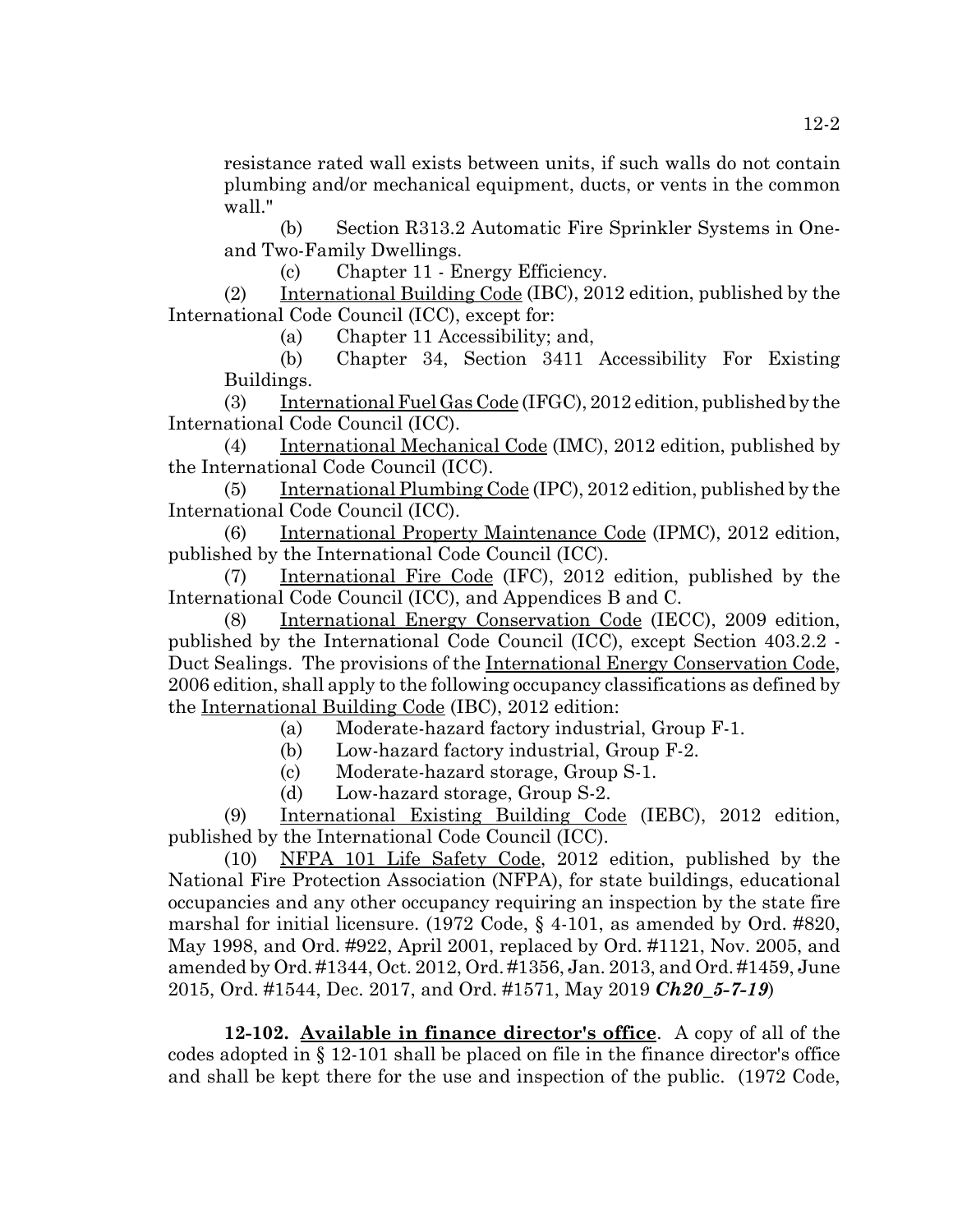§ 4-102, as amended by Ord. #808, Jan. 1998, and Ord. #922, April 2001, as amended by Ord. #1250, Nov. 2009)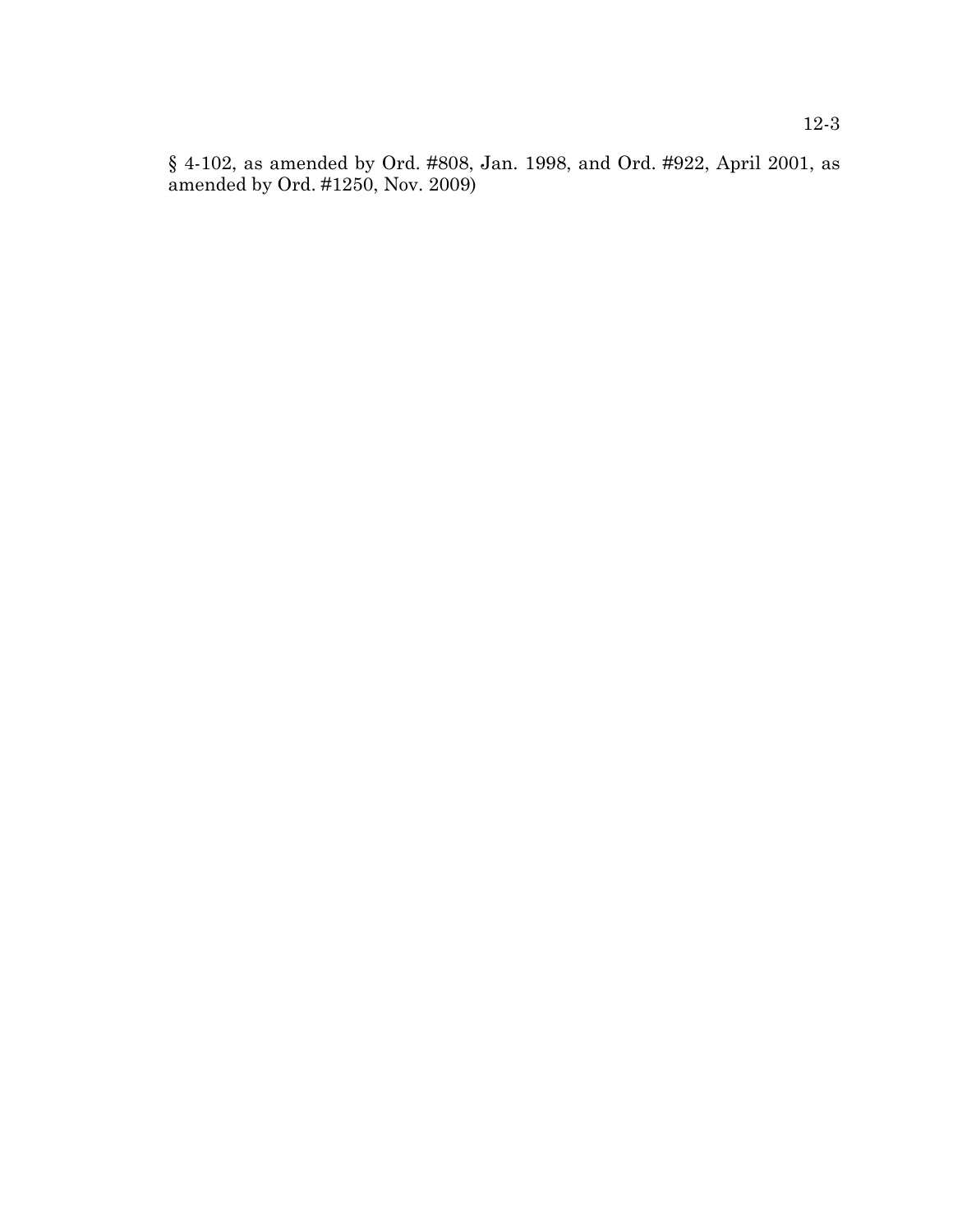# **CHAPTER 2**

# **ENFORCEMENT, VIOLATIONS, AND APPEAL**

#### **SECTION**

12-201. Enforcement. 12-202. Violations. 12-203. Appeal.

**12-201. Enforcement**. The health and codes administrator is authorized to enforce the provisions of the city building code and to render interpretations of that code, which are consistent with its spirit and purpose. Whenever necessary to make an inspection to enforce any of the provisions of the city building code or when the health and codes administrator has reasonable cause to believe that a code violation exists, he may enter any building, structure or premises at all reasonable times to inspect the same, provided that if such building is occupied, he should first present proper credentials before entering. If such building, structure or premises is unoccupied, he shall first make a reasonable effort to locate the owner or other persons having charge or control of such and request entry. If entry is refused, he may apply to the city court for permission to enter, after notice to the owner. (1972 Code, § 4-201)

**12-202. Violations**. Upon notice from the health and codes administrator, any construction done contrary to the provisions of the city building code shall immediately cease. Such notice shall be in writing, and given to the owner of the property or his agent or to the person doing the work and shall state the conditions under which work may be resumed. The health and codes administrator may also revoke or suspend a previously issued building permit if he determines that a violation of the city building code has occurred or if he finds that a false statement or misrepresentation was made in order to secure the permit. (1972 Code, § 4-202)

**12-203. Appeal**. Upon revocation or suspension of a building permit, the owner may appeal the decision of the health and codes administrator to the Manchester Board of Zoning Appeals, which shall have the final decision concerning suspension or revocation. (1972 Code, § 4-203)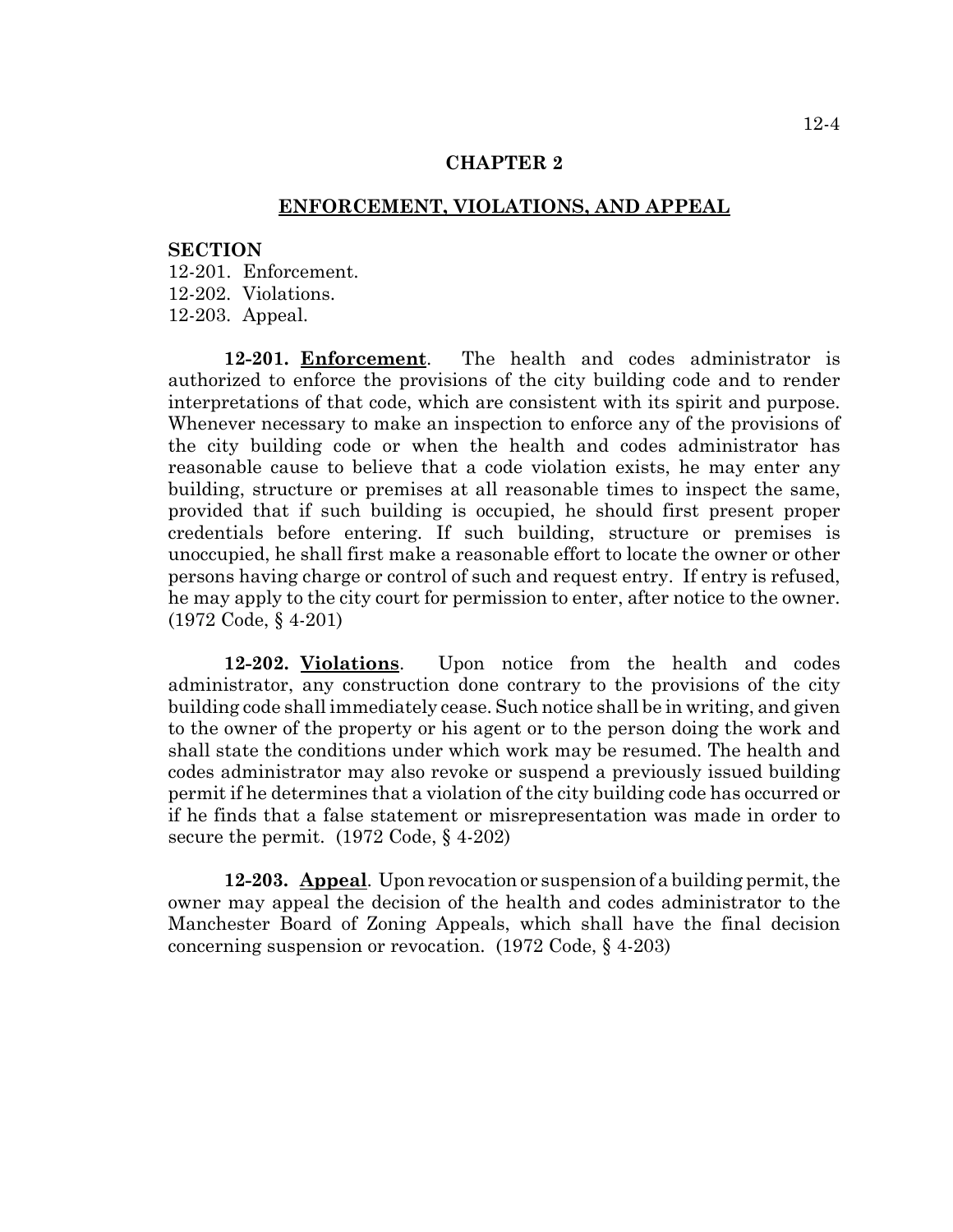# **CHAPTER 3**

# **BUILDING PERMIT FEES; PENALTY FOR FAILURE TO** PURCHASE PERMIT<sup>1</sup>

# **SECTION**

12-301. Fees. 12-302. Penalty for failure to purchase permit. 12-303. Re-inspection fee.

**12-301. Fees**. Building permit fees for the City of Manchester, Tennessee shall be paid as follows:

| <b>Total Valuation</b> | Fee                                                                                                                                    |
|------------------------|----------------------------------------------------------------------------------------------------------------------------------------|
| \$1 to $$2,000$        | \$50.00                                                                                                                                |
| \$2,001 to $$5,000$    | \$75.00                                                                                                                                |
| $$5,001$ to $$10,000$  | \$100.00                                                                                                                               |
| \$10,001 to \$50,000   | \$100.00 for the first \$10,000 plus<br>$$5.00$ for each additional $$1,000$ or<br>fraction thereof, up to and including<br>\$50,000.  |
| \$50,001 to \$100,000  | $$300.00$ for the first $$50,000$ plus<br>\$4.00 for each additional \$1,000 or<br>fraction thereof, up to and including<br>\$100,000. |
| \$100,001 to \$500,000 | \$500.00 for the first $$100,000$ plus<br>\$3.00 for each additional \$1000 or<br>fraction thereof, up to and including<br>\$500,000.  |
| $$500,001$ and up      | $$1,700.00$ for the first $$500,000$ plus<br>\$2.00 for each additional \$1000 or<br>fraction thereof.                                 |

1 Municipal code reference

Gas system administration: title 19, chapter 2.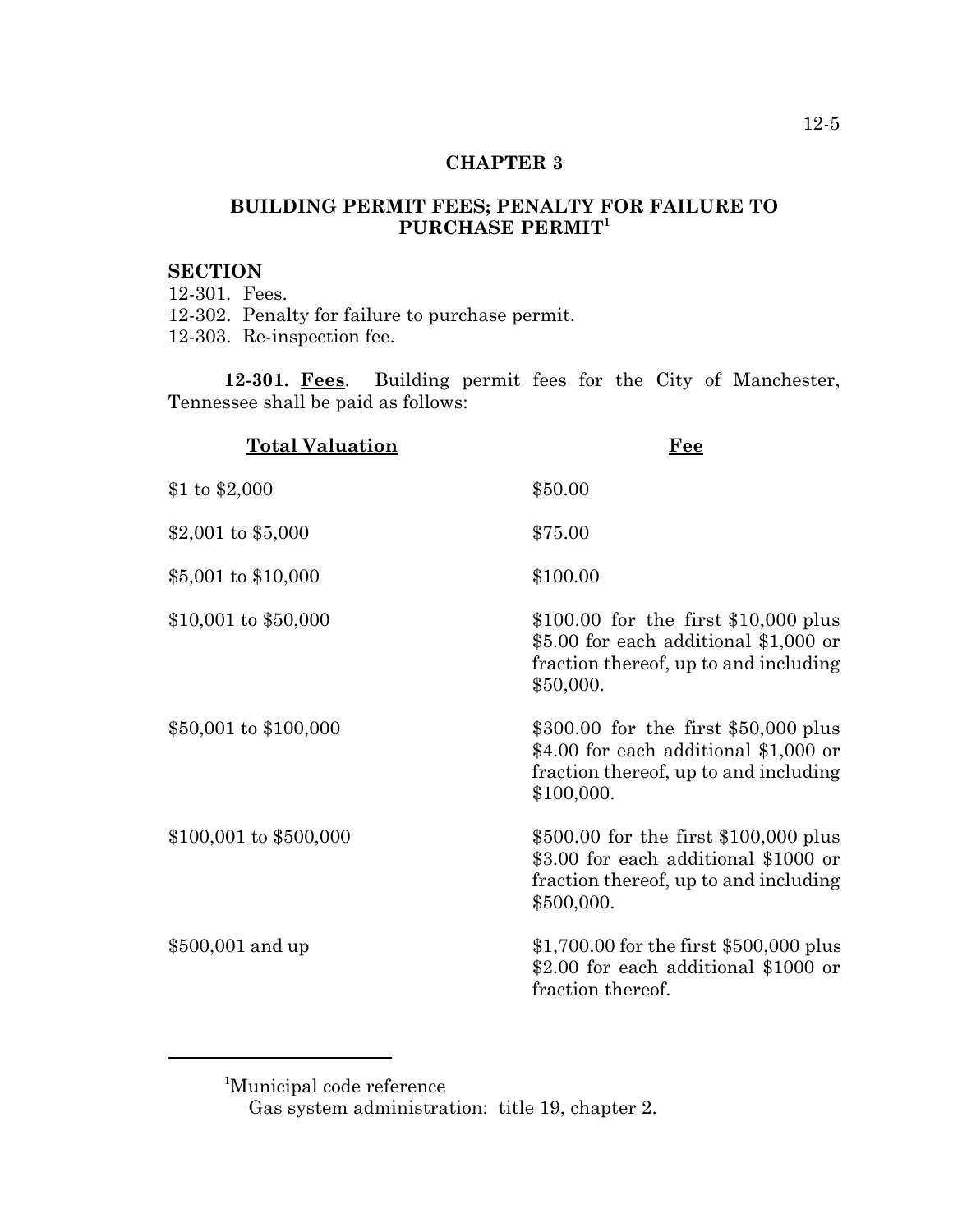"Total valuation" for the purposes of this section shall be equal to or greater than seventy-five dollars (\$75.00) per square foot of heated area added to thirty-seven dollars and fifty cents (\$37.50) per square foot of garage, porch and other similar area for new residential construction. Area and category shall be determined and calculated by the health and codes administrator.

For new commercial construction, the "total valuation" shall be the contract price as set forth on a legitimate contract. The health and codes administrator shall determine whether the contract is legitimate for the purposes of this section.

"Total valuation" for alteration of both residential and commercial construction shall be determined by the health and codes administrator taking into account any legitimate contract price, good faith estimate or other realistic prediction of the true cost of the alteration. (Ord. #827, Aug. 1998, as replaced by Ord. #923, April 2001, and Ord. #1122, Nov. 2005, as amended by Ord. #1225, April 2009)

**12-302. Penalty for failure to purchase permit**. When construction is commenced before a permit is obtained, the permit fee shall be double the amount set out in this chapter.

The penalty of double the permit fee shall also he imposed on the difference between the fee for the valuation used for the initial permit and the final cost if it appears the valuation asserted initially by the owner or his agent was deliberately or negligently understated. A difference of fifteen percent (15%) between initial valuation and the final cost shall lend to a presumption that the project was deliberately or negligently undervalued. The health and codes administrator may waive the penalty amount if imposition would be unfair under all of the circumstances. (1972 Code, § 4-302, as amended by Ord. #1225, April 2009)

**12-303. Re-inspection fee**. A re-inspection fee of \$25.00 shall be paid prior to the second or subsequent inspections of any building or structure. (as added by Ord. #923, April 2001, and amended by Ord. #1122, Nov. 2005)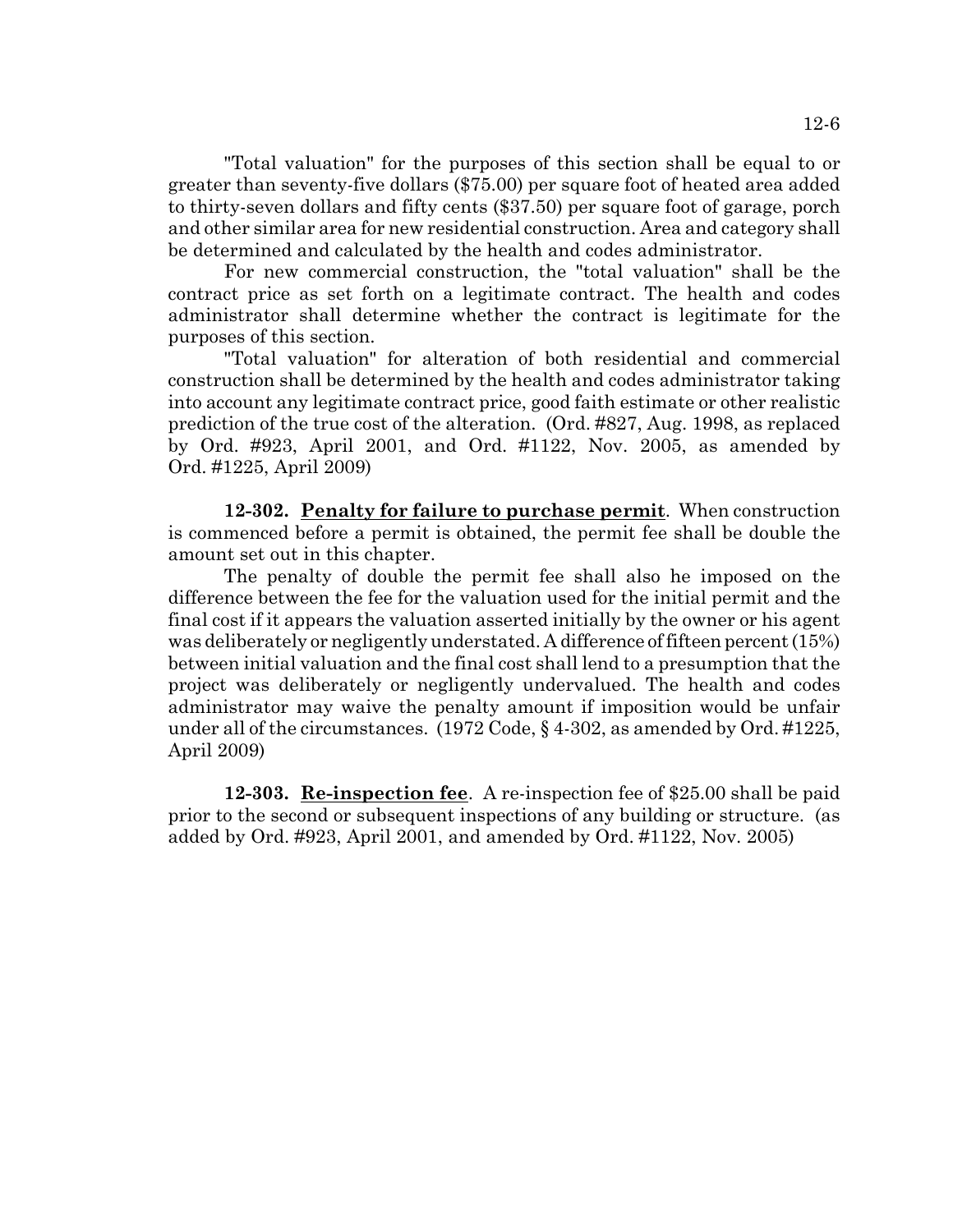# **CHAPTER 4**

### **PERMITS**

# **SECTION**

- 12-401. Mobile home permits.
- 12-402. Permit for moving buildings or other structures.
- 12-403. Demolition permit.
- 12-404. Temporary use permit.
- 12-405. Penalty for failure to purchase permit.
- 12-406. Swimming pool permits.
- 12-407. Portable storage buildings.
- 12-408. Building plan review fees.
- 12-409. Mechanical and plumbing permits.

**12-401. Mobile home permits**. A fee of \$200.00 for a single wide mobile home and a fee of \$300.00 for a double wide mobile home shall be paid for the permit to install a mobile home. (1972 Code, § 4-401, as amended by Ord. #778, Dec. 1996; Ord. #924, April 2001; and Ord. #1123, Nov. 2005)

**12-402. Permit for moving buildings or other structures**. A fee of \$500.00 shall be paid for the permit to move a building or any other permanent structure. (1972 Code, § 4-402, as amended by Ord. #924, April 2001, and Ord. #1123, Nov. 2005)

**12-403. Demolition permit**. A fee of \$100.00 shall be paid for the permit for the demolition of any building or structure up to a size of 100,000 cubic feet, except however, a permit fee is not required to be paid where the valuation of the structure is less than \$100.00. For demolition of any building or structure in excess of 100,000 cubic feet, a fee of  $75¢$  for each additional 1000 cubic feet or fraction thereof shall be paid. The codes and health director may waive the fee for the permit required by this section upon receipt of a form signed by the fire chief accepting the building for training purposes. (1972 Code, § 4-403, as amended by Ord. #924, April 2001, and Ord. #1568, March 2019 *Ch20\_5-7-19*)

**12-404. Temporary use permit**. A fee of \$100.00 shall be paid for a temporary use permit for any of the uses described in the zoning ordinance.<sup>1</sup> (1972 Code, § 4-404, as amended by Ord. #924, April 2001, and Ord. #1123, Nov. 2005)

<sup>&</sup>lt;sup>1</sup>The zoning ordinance is of record in the finance director's office.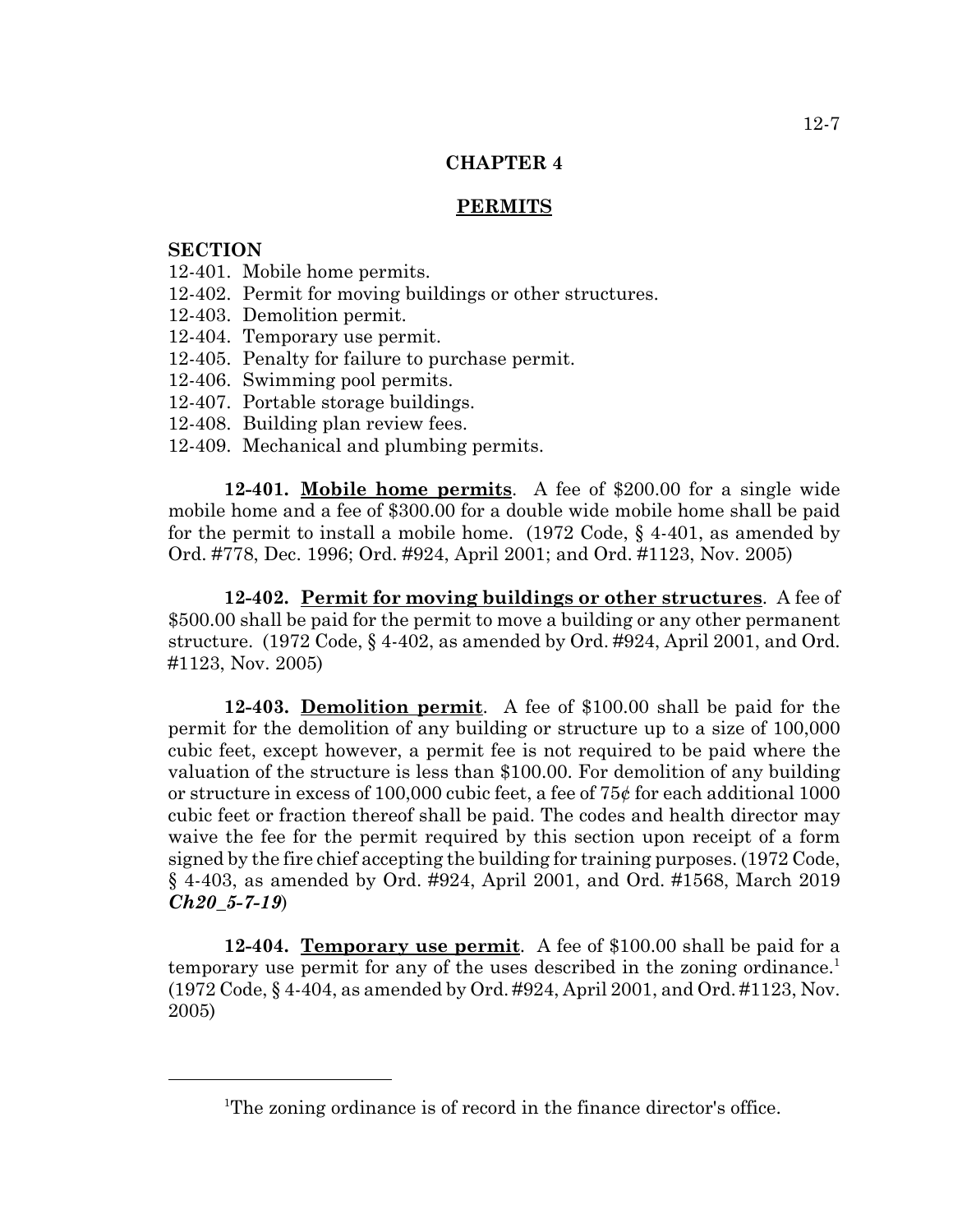**12-405. Penalty for failure to purchase permit**. When a mobile home is installed or a building or other structure moved or demolished or a temporary use permit not purchased prior to operating that use, the permit fees shall be double the amount set out in this chapter.  $(1972 \text{ Code}, \S 4-405)$ 

**12-406. Swimming pool permits**. A permit is required for any swimming pools installed or built in the city. The permit fees are as follows:

(1) Above ground pool \$100.00

(2) In ground pool  $$200.00$ 

(as added by Ord. #924, April 2001, and amended by Ord. #1123, Nov. 2005)

**12-407. Portable storage buildings**. A fee of \$25.00 shall be paid for the permit to install a portable storage building with a value of \$2000.00, or less. The fee for installation of a portable storage building with a value in excess of \$2000.00 shall be the same as the building permit fees set by  $\S$  12-301. (as added by Ord. #924, April 2001)

**12-408. Building plan review fees**. A fee equal to one-half of the building permit fee shall be paid for the review of building plans for any proposed construction, excluding plans for one or two family dwellings, which are exempt from this fee. (as added by Ord. #924, April 2001)

**12-409. Mechanical and plumbing permits**. The City of Manchester adopt the following inspection requirements and fee schedule for plumbing and mechanical permits:

| <b>MECHANICAL PERMIT</b>               | <b>INSP</b> |
|----------------------------------------|-------------|
| New Residential \$40.00                | Unde        |
| Existing Residential \$20.00           | Roug        |
| New/Existing Commercial/Industrial:    | Final       |
| \$25.00 first $$1,000 + $3.00$ each    |             |
| additional \$1,000 or fraction thereof |             |

INSPECTIONS REQUIRED Underground Rough-In

Replacement of HVAC unit with the same size unit without changing energy source, replacing ductwork or framing does not require a permit under this section

PLUMBING PERMIT INSPECTIONS REQUIRED New/Existing Residential Underground  $$20.00 + $2.50$  for each fixture Rough-In New/Existing Commercial/Industrial Final  $$20.00 + $2.50$  for each fixture